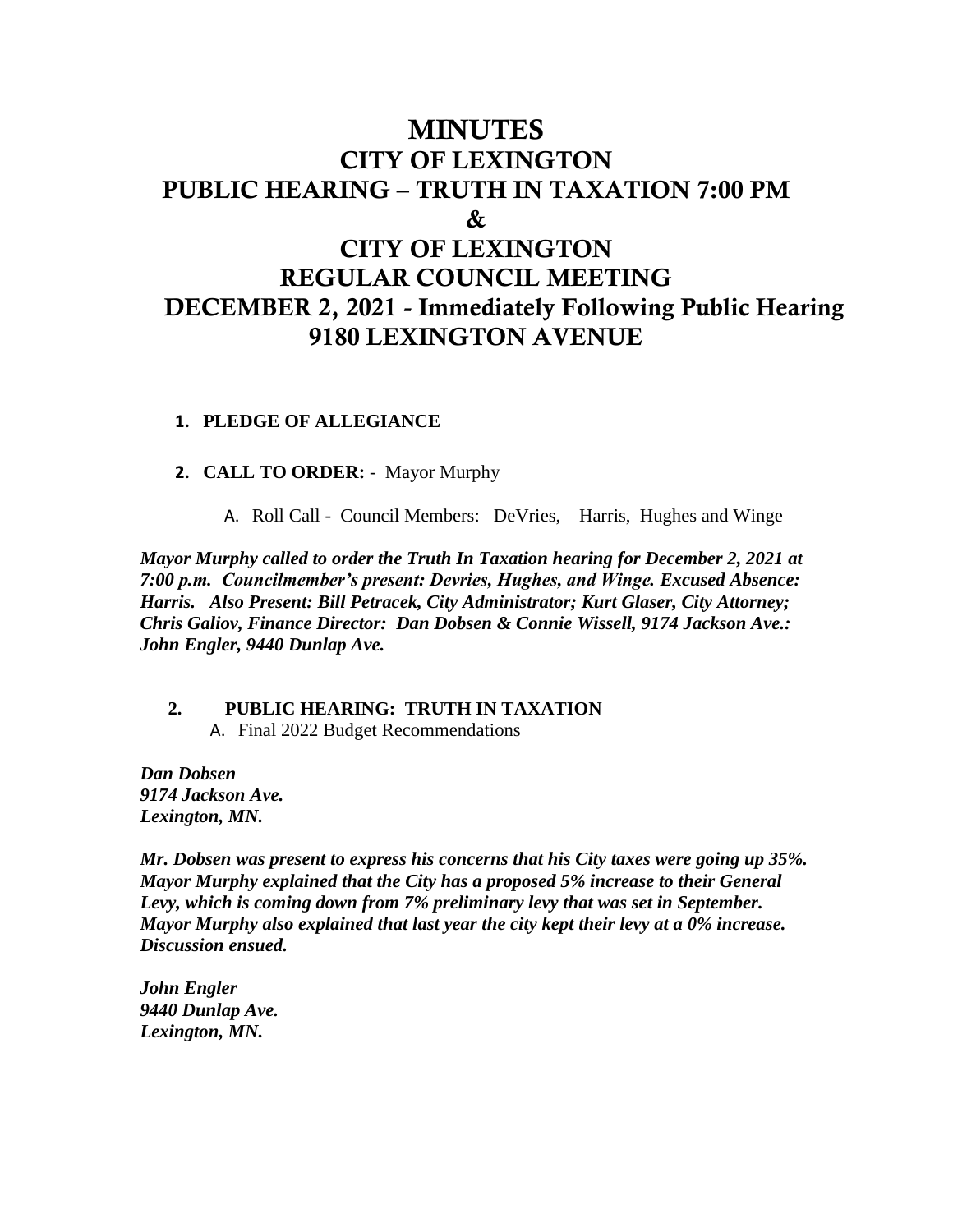*Mr. Engler stated he is concerned about the tax increase this year. He questioned the increase with all of the housing development going on in Lexington. Discussion ensued.* 

#### **3. ADJOURN PUBLIC HEARING**

*Councilmember Winge made motion to adjourn the Truth in Taxation hearing at 7:29 p.m. Councilmember Hughes seconded the motion. Motion carried 4-0.*

## CITY OF LEXINGTON REGULAR COUNCIL MEETING

# MINUTES CITY OF LEXINGTON REGULAR COUNCIL MEETING DECEMBER 2, 2021 – 7:00 P.M. 9180 LEXINGTON AVENUE AGENDA

- **3. CALL TO ORDER:**  Mayor Murphy
- A. Roll Call Council Members: DeVries, Harris, Hughes and Winge

*Mayor Murphy called to order the Regular City Council meeting for December 2, 2021 at 7:00 p.m. Councilmember's present: Devries, Hughes, and Winge. Excused Absence: Harris. Also Present: Bill Petracek, City Administrator; Kurt Glaser, City Attorney; Chris Galiov, Finance Director: Dan Dobsen & Connie Wissell, 9174 Jackson Ave.: John Engler, 9440 Dunlap Ave.*

#### **4. CITIZENS FORUM**

*No citizens were present to discusss items not on the agenda.*

#### **5. APPROVAL OF AGENDA WITH CHANGES AND CORRECTIONS**

*Councilmember Devries made a motion to approve the agenda as typewritten. Councilmember Winge seconded the motion. Motion carried 4-0.*

**6. INFORMATIONAL REPORTS:**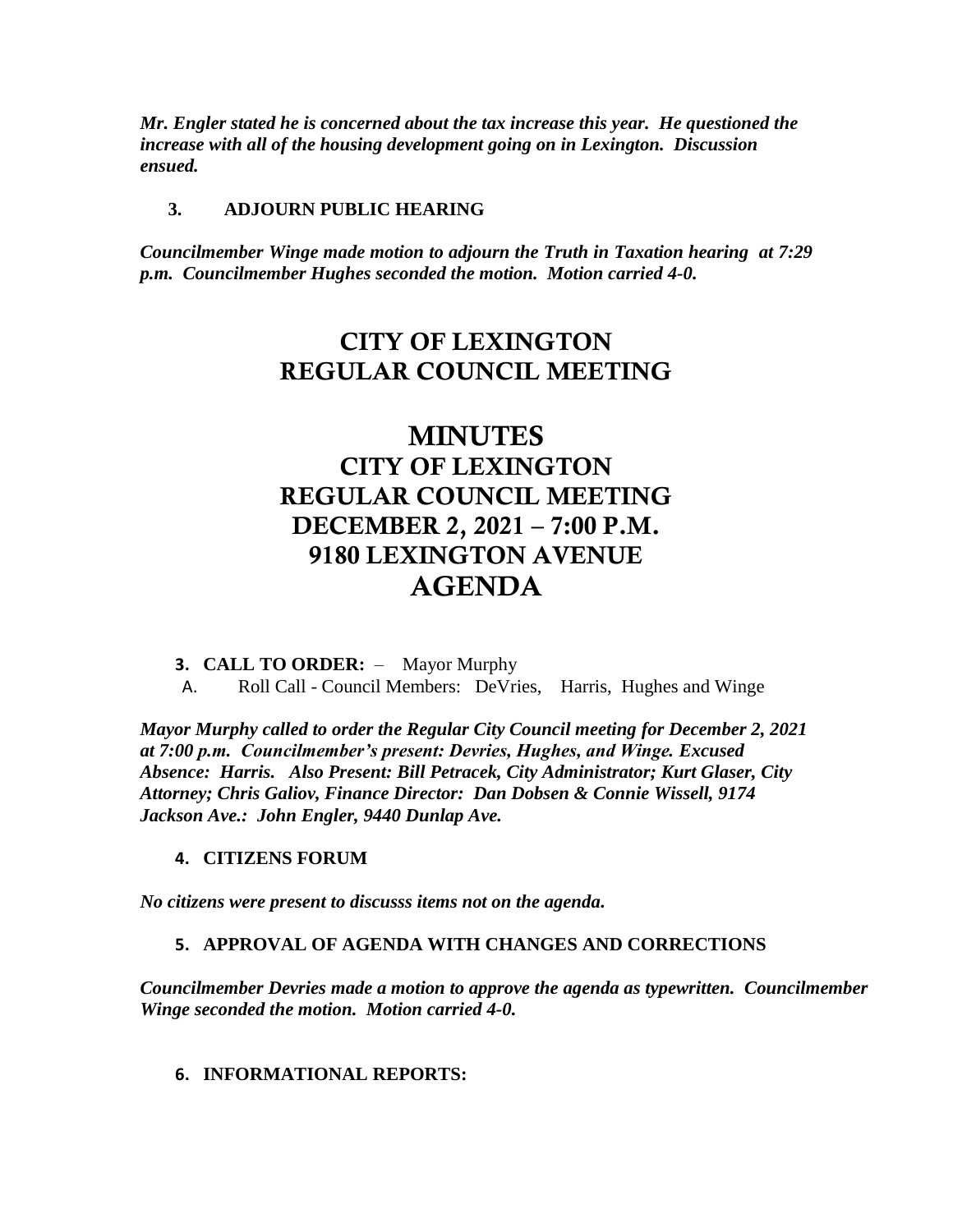- A. Airport (Councilmember Devries) *Councilmember Devries asked if a letter was sent to the Commission about the City of Lexington's participation. Petracek said he had not, but would make that happen.*
- B. Cable Commission (Councilmember Winge) *Councilmember Winge stated they did not have a meeting.*
- C. City Administrator (Bill Petracek) *Petracek did not have a report.*

Choose a building block.

### **7. LETTERS AND COMMUNICATIONS:**

- A. Centennial Lakes Police Department Media Reports 11-10 through 11-15, 2021
- B. Planning & Zoning meeting minutes November 9, 2021
- C. Park Board meeting minutes November 2, 2021
- D. Draft 2022 Schedule of meeting dates and Calendar

#### *No discussion on Letters and Communications.*

#### **8. CONSENT ITEMS:**

- A. Recommendation to Approve Council Minutes: Council Meeting – November 18, 2021
- B. Recommendation to Approve Claims and Bills:

*Councilmember Devries made a motion to approve the consent agenda items. Councilmember Hughes seconded the motion. Motion carried 4-0.*

#### **9. ACTION ITEMS:**

A. Recommendation to approve Resolution NO. 21-25 A Resolution Adopting

Final 2022 Operating Budget For the City of Lexington

*Councilmember Devries made a motion to approve Resolution NO. 21-25 A Resolution Adopting Final 2022 Operating Budget For the City of Lexington. Councilmember Winge seconded the motion. Motion carried 4-0.* 

B. Recommendation to approve Resolution NO. 21-26 A Resolution Certifying

2021 Tax Levy Collectable in 2022

#### *Councilmember Devries made motion to approve Resolution NO. 21-26 A Resolution Certifying 2021 Tax Levy Collectable in 2022. Councilmember Hughes seconded the motion. Motion carried 4-0.*

C. Recommendation to Not Waive Monetary Limits on Municipal Tort Liability

Established by Minnesota Statute .§466.04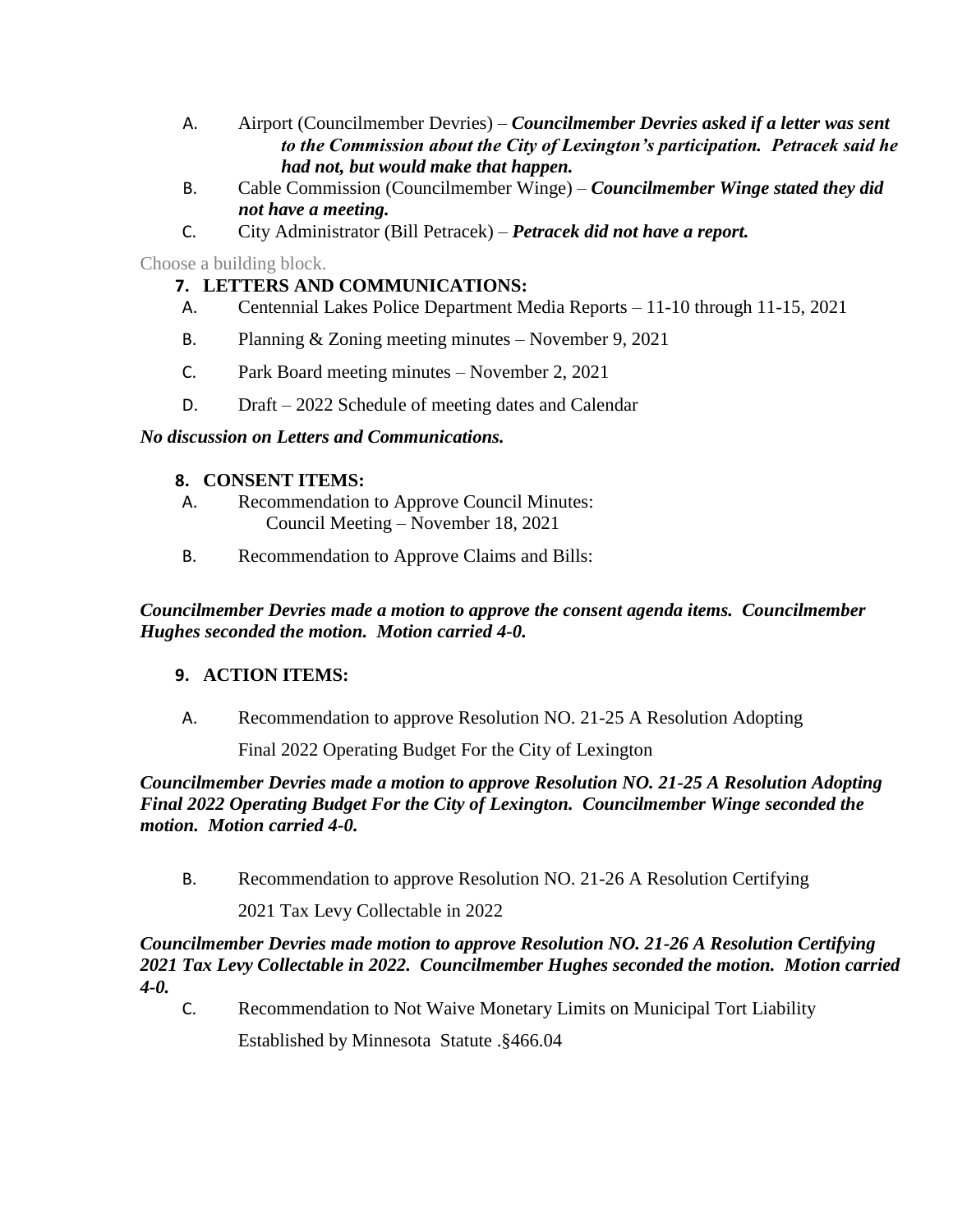*Councilmember Devries made a motion to Not Waive Monetary Limits on Municipal Tort Liability Established by Minnesota Statute .§466.04. Councilmember Winge Seconded the motion. Motion carried 4-0.* 

D. Recommendation to approve payment #4 for 2021 Street Improvement

Project to North Valley, Inc. in the amount of \$24,264.46

*Councilmember Winge made a motion to approve payment #4 for 2021 Street Improvement Project to North Valley, Inc. in the amount of \$24,264.46. Councilmember Hughes seconded the motion. Motion carried 4-0.* 

E. Recommendation to approve Amendment to Lexington Lofts Development Agreement

*Attorney Glaser explained the need to amend the Lexington Lofts Development Agreement. He stated that the developer – Norhart – is shifting their financing by dividing the property in half. Lexington Lofts II will be financed by another agency that is different from the first two phases of the development. Glaser added Bremer Bank and Premier Bank would finance the new ownership under Norhart. Discussion ensued.* 

*Councilmember Devries made a motion to approve an Amendment to Lexington Lofts Development Agreement. Councilmember Winge seconded the motion. Motion carried 4-0.* 

### **MAYOR AND COUNCIL INPUT**

*No input from Mayor and City Council*

#### **10. CLOSED SESSION**

*Attorney Glaser explained the need to go into closed session per State Statute.* 

*Councilmember Devries made a motion to go into closed session at 7:39 p.m . pursuant to Minn. Stat. Section 13D.05, subd. 3(b), and is permitted by the attorney-client privilege to discuss the legal aspects surrounding personnel matters under investigation. Councilmember Winge seconded the motion. Motion carried 4-0.* 

> This portion of the meeting is closed pursuant Minn. Stat. Section 13D.05, subd. 3(b), and is permitted by the attorney-client privilege to discuss the legal aspects surrounding personnel matters under investigation.

*Councilmember Devries made a motion to reconvene into open session and go back into closed session at 8:06 p.m. pursuant to Minn. Stat. Section 13D.05, subd. 3(b), and is permitted by the attorney-client privilege to discuss legal aspects of options related to the interconnected water and sewer with the City of Blaine. This portion of the meeting is also closed pursuant Minn. Stat. Section 13D.05, subd. 3(c), and is permitted to determine the asking price for, and to develop or*